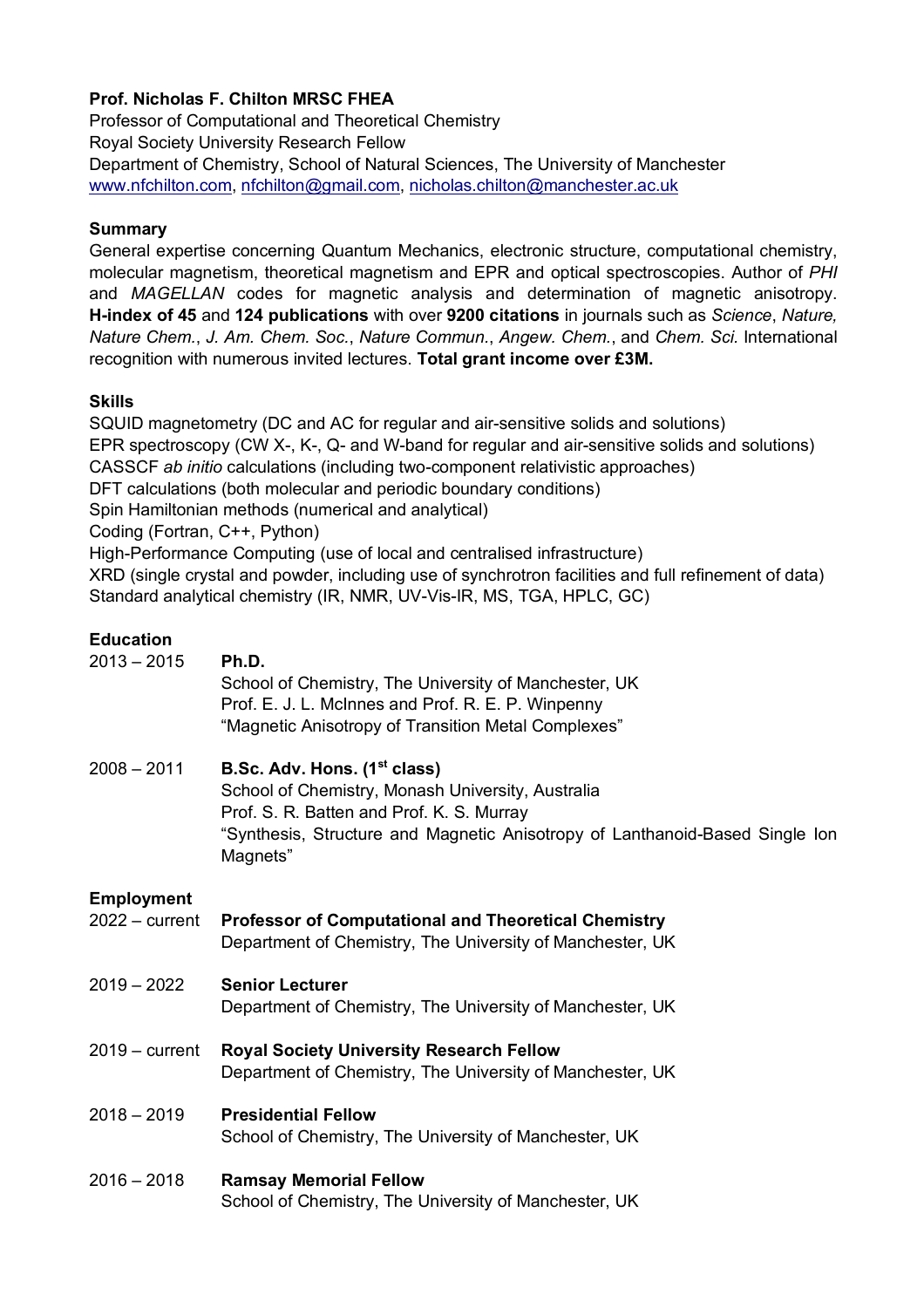#### 2016 – 2016 **Research Fellow**

School of Chemistry, The University of Manchester, UK

- 2015 2015 **Post-Doctoral Research Associate** EPSRC EPR National Facility, The University of Manchester, UK
- 2012 2012 **Research Assistant**

School of Chemistry, Monash University, Australia

2008 – 2010 **Research Assistant**

School of Chemistry, Monash University, Australia

**Supervision** (Department of Chemistry, The University of Manchester, UK)

- 2016 current **PDRA (5 current, 3 former)**
- 2016 current **Ph.D. (7 current, 1 graduated)**
- 2018 current **M.Sc. (1 current, 1 graduated)**
- 2016 current **M.Chem. (2 current, 7 graduated)**

#### **Awards**

| 2021<br>2020  | Harrison-Meldola Memorial Prize, Royal Society of Chemistry, UK<br>Distinguished Achievement Medal: Teacher of the Year, The University of<br>Manchester, UK |
|---------------|--------------------------------------------------------------------------------------------------------------------------------------------------------------|
| $2019 - 2024$ | University Research Fellowship, The Royal Society, UK                                                                                                        |
| 2019          | Olivier Kahn International Award, European Institute of Molecular Magnetism                                                                                  |
| $2018 - 2022$ | Presidential Fellowship, The University of Manchester, UK                                                                                                    |
| 2018          | Wilsmore Fellowship and Honorary Lecturer, University of Melbourne, Australia                                                                                |
| $2016 - 2018$ | British Ramsay Memorial Fellowship, Ramsay Memorial Trust, UK                                                                                                |
| 2016          | Reaxys Ph.D. Prize Finalist                                                                                                                                  |
| 2015          | Dalton Division Delegation to SILQCOM, Royal Society of Chemistry, UK                                                                                        |
| 2015          | Dalton Young Researchers Award, Royal Society of Chemistry, UK                                                                                               |
| 2015          | Young Scientist, 65 <sup>th</sup> Lindau Nobel Laureates Meeting                                                                                             |
| $2013 - 2015$ | President's Doctoral Scholar Award, The University of Manchester, UK                                                                                         |
| 2011          | Jubilee Honours Scholarship, Monash University, Australia                                                                                                    |
| 2008          | Summer Research Scholarship, Monash University, Australia                                                                                                    |
| <b>Grants</b> |                                                                                                                                                              |
| $2022 - 2023$ | Royal Society URF Enhancement Funds, UK                                                                                                                      |
| $2020 - 2025$ | ERC Starting Grant (ERC-2019-STG-851504) "Chemical Control of Vibronic                                                                                       |
|               | Coupling for Magnetic Materials", EU                                                                                                                         |
| $2019 - 2024$ | EPSRC (EP/S033181/1) "Magnetic Properties Measurement System for                                                                                             |
|               | Manchester and National EPR Facility", UK                                                                                                                    |
| $2019 - 2024$ | Royal Society URF (URF191320) "Chemical Control of Vibronic Coupling", UK                                                                                    |
| $2018 - 2021$ | EPSRC (EP/R02605X/1) "Targeting Molecular Magnetic Hysteresis at Liquid                                                                                      |
|               | Nitrogen Temperatures", UK                                                                                                                                   |
| $2016 - 2018$ | Ramsay Memorial Trust "Wavefunction engineering in lanthanide complexes", UK                                                                                 |
| $2016 - 2019$ | EPSRC (EP/P002560/1) "Designing Highly Axial Lanthanide Single Molecule                                                                                      |
|               | Magnets", UK                                                                                                                                                 |
| $2016 - 2019$ | EPSRC (EP/N007034/1) "Non-classical paramagnetic<br>susceptibility<br>and                                                                                    |
|               | anisotropy in lanthanide coordination complexes: a combined experimental and                                                                                 |
|               |                                                                                                                                                              |
|               | theoretical study", UK                                                                                                                                       |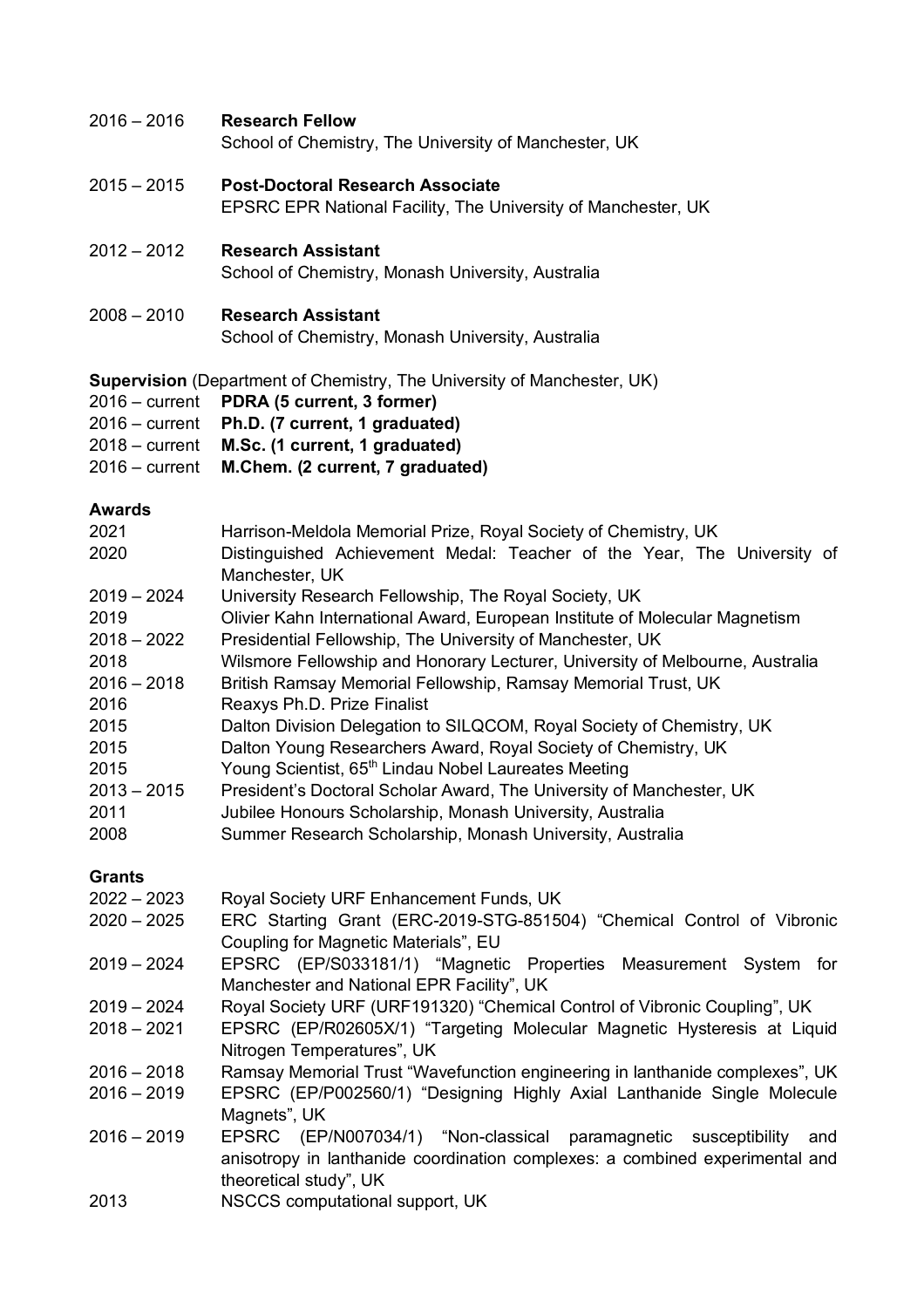## 2011 NCI computational support, Australia

**Teaching** (Department of Chemistry, The University of Manchester, UK)

2017 – current "Computational Chemistry" in "Core Physical Chemistry" (2<sup>nd</sup> year)

2015 – current "Molecular Magnetism" (4<sup>th</sup> year M.Chem.)

#### **Lectures**

| Plenary:     | 2022 "29 <sup>th</sup> Rare Earth Research Conference", Philadelphia, USA (upcoming) |
|--------------|--------------------------------------------------------------------------------------|
| Dept.:       | 2022 University of California, Santa Barbara, USA (upcoming)                         |
| Invited:     | 2022 "Molecular Spin Qubit Design and Quantum Information", Telluride Science        |
|              | Centre, USA (upcoming)                                                               |
| Invited:     | 2022 ACS Spring Meeting, San Diego, USA                                              |
| Dept.:       | 2021 Ohio State University, USA (Zoom)                                               |
| Invited:     | 2021 CECAM paramagnetic NMR workshop, Toulouse, France                               |
| Dept.:       | 2021 Nottingham Trent University, UK                                                 |
| Invited:     | 2021 Rhur EPR colloquium, Germany (Zoom)                                             |
| Invited:     | 2021 PTC Virtual Seminar, Chemical Institute of Canada (Zoom)                        |
| Invited:     | 2021 OpenMolcas Developers Conference, UK (Zoom)                                     |
| Invited:     | 2021 "1 <sup>st</sup> Association de Magnétisme Moléculaire meeting", France (Zoom)  |
| Invited:     | 2021 "Angular Momentum", USA (Zoom)                                                  |
| Invited:     | 2020 Global Inorganic Discussion Weekdays, Chemical Institute of Canada (Zoom)       |
| Invited:     | 2019 "International Conference on Functional Molecular Materials", Krakow, Poland    |
| OKIA prize:  | 2019 "European Conference on Molecular Magnetism", Florence, Italy                   |
| Invited:     | 2019 52 <sup>nd</sup> International meeting of the RSC ESR Group, Glasgow, UK        |
| Dept.:       | 2019 University of California, Irvine, USA                                           |
| Dept.:       | 2019 University of California, Davis, USA                                            |
| Dept.:       | 2019 University of California, Berkeley, USA                                         |
| Invited:     | 2019 APS March Meeting, Boston, USA                                                  |
| Tutorial:    | 2018 University of Melbourne, Melbourne, Australia                                   |
| Plenary:     | 2018 RACI Inorganic Chemistry Symposium, Melbourne, Australia                        |
| Dept.:       | 2018 University of Melbourne, Melbourne, Australia                                   |
| Keynote:     | 2018 ANSTO Neutron Scattering Symposium, Sydney, Australia                           |
| Plenary:     | 2018 RACI Inorganic Chemistry Symposium, Sydney, Australia                           |
| Plenary:     | 2018 "International Conference on Bimetallic Complexes", Karlsruhe, Germany          |
| Keynote:     | 2018 "International Conference on f-Elements", Lausanne, Switzerland                 |
| Keynote:     | 2018 "International Conference on Coordination Chemistry", Sendai, Japan             |
| Dept.:       | 2018 University of Oxford, Oxford, UK                                                |
| Dept.:       | 2018 Durham University, Durham, UK                                                   |
| Dept.:       | 2018 Xi'an Jiaotong University, Xi'an, China                                         |
| Tutorial:    | 2018 Xi'an Jiaotong University, Xi'an, China                                         |
| Depth:       | 2018 Guangzhou University, Guangzhou, China                                          |
| Dept.:       | 2018 Sun Yat-Sen University, Guangzhou, China                                        |
| Tutorial:    | 2018 Sun Yat-Sen University, Guangzhou, China                                        |
| Dept.:       | 2018 Cardiff University, Cardiff, UK                                                 |
| Dept.:       | 2017 University of Melbourne, Melbourne, Australia                                   |
| Dept.:       | 2017 Monash University, Melbourne, Australia                                         |
| Invited:     | 2017 "Driving magnetic molecules", Bielefeld, Germany                                |
| Contributed: | 2017 "European Conference on Molecular Magnetism", Bucharest, Romania                |
| Tutorial:    | 2017 University of Glasgow, Glasgow, UK                                              |
| Dept.:       | 2016 Aarhus University, Aarhus, Denmark                                              |
| Tutorial:    | 2016 Aarhus University, Aarhus, Denmark                                              |
| Contributed: | 2016 "European Conference on Molecular Spintronics", Bologna, Italy                  |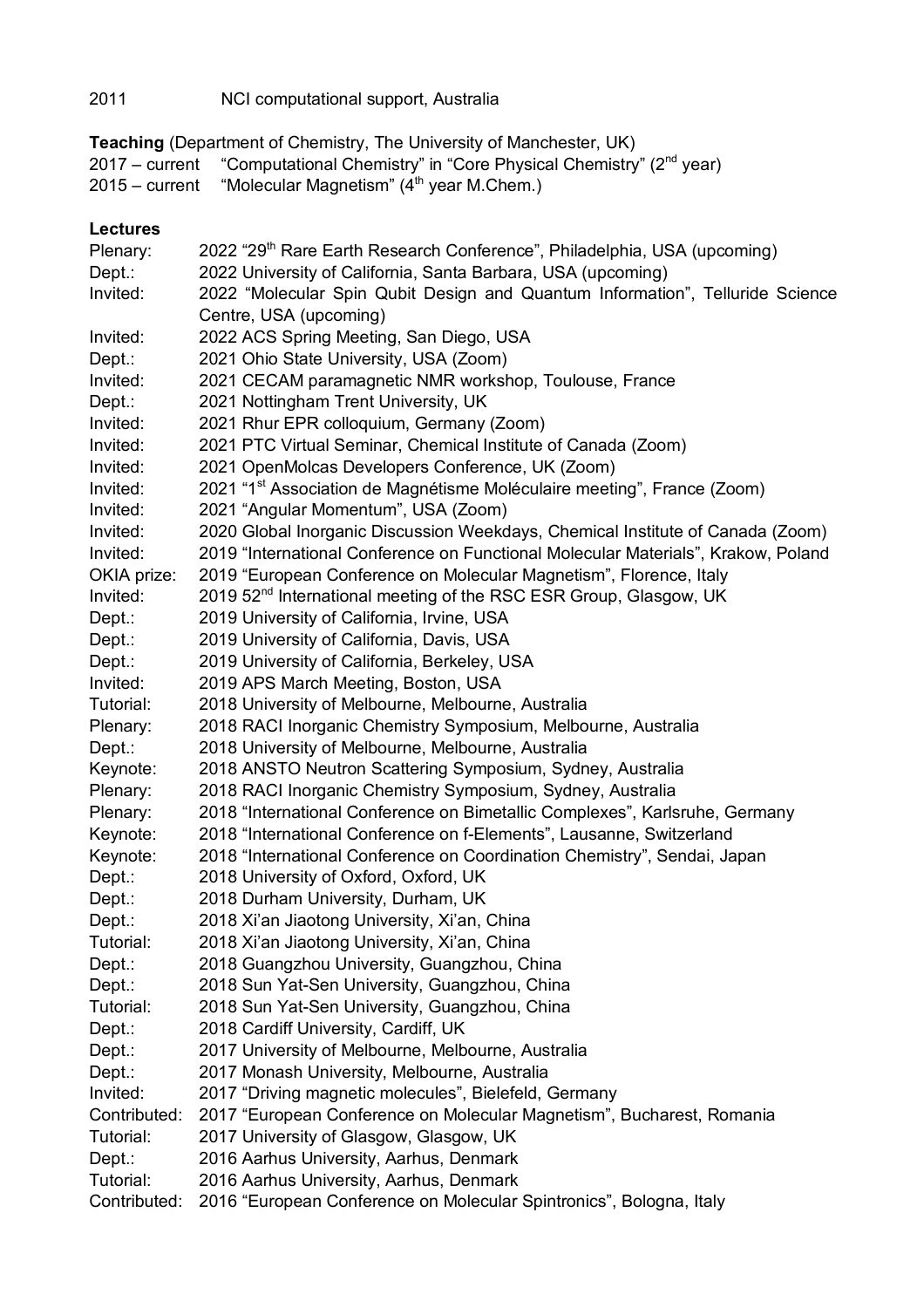| Invited:          | 2016 RSC Early Career Symposium, Glasgow, UK                                      |
|-------------------|-----------------------------------------------------------------------------------|
| <b>RSC Prize:</b> | 2016 University of Nottingham, Nottingham, UK                                     |
| RSC Prize:        | 2016 University of Glasgow, Glasgow, UK                                           |
| <b>RSC Prize:</b> | 2016 University of Brighton, Brighton, UK                                         |
| <b>RSC Prize:</b> | 2016 University of Kent, Canterbury, UK                                           |
| Contributed:      | 2015 "5 <sup>th</sup> Latin American Symposium on Coordination and Organometallic |
|                   | Chemistry", Rio de Janeiro, Brazil                                                |
| Dept.:            | 2015 Universidade Federal Fluminense, Rio de Janeiro, Brazil                      |
| Dept.:            | 2015 Universidade Federal do Rio de Janeiro, Rio de Janeiro, Brazil               |
| Tutorial:         | 2015 Universidade Federal do Rio de Janeiro, Rio de Janeiro, Brazil               |
| Invited:          | 2015 "ThUL school on f-element chemistry", Karlsruhe, Germany                     |
| Invited:          | 2015 "International Conference on the f-Elements", Oxford, UK                     |
| Invited:          | 2014 "Functionalized molecule-based magnetic materials", Bielefeld, Germany       |
| $Dept.$ :         | 2014 CNRS Bordeaux, Bordeaux, France                                              |
| Tutorial:         | 2014 CNRS Bordeaux, Bordeaux, France                                              |
| Invited:          | 2014 "International Conference on Molecule-Based Magnets", St. Petersburg,        |
|                   | Russia                                                                            |
| Contributed:      | 2014 "f-Element Workshop", Manchester, UK                                         |
| Dept.:            | 2014 Univerisitat de Barcelona, Barcelona, Spain                                  |
| Tutorial:         | 2014 Univerisitat de Barcelona, Barcelona, Spain                                  |
| Contributed:      | 2013 "European Conference on Molecular Magnetism", Karlsruhe, Germany             |
| Tutorial:         | 2013 University of Manchester, Manchester, UK                                     |
| Tutorial:         | 2012 Monash University, Melbourne, Australia                                      |

#### **Publications**

124. T. Pei, J. O. Thomas, S. Sopp, M.-Y. Tsang, N. Dotti, J. Baugh, N. F. Chilton, S. Cardona-Serra, A. Gaita-Ariño, H. L. Anderson and L. Bogani, Exchange-induced spin polarization in a single magnetic molecule junction, *Nature Commun.*, accepted.

123. J. G. C. Kragskow, J. Marbey, C. D. Buch, J. Nehrkorn, M. Ozerov, S. Piligkos, S. Hill and N. F. Chilton, Analysis of vibronic coupling in a 4f molecular magnet with FIRMS, *Nature Commun.*, 2022, 13, 825.

122. C. A. Gould, K. R. McClain, D. Reta, J. G. C. Kragskow, D. A. Marchiori, E. Lachman, E.-S. Choi, J. G. Analytis, R. D. Britt, N. F. Chilton, B. G. Harvey and J. R. Long, Ultrahard magnetism from mixed-valence dilanthanide complexes with metal–metal bonding, *Science*, 2022, 375, 198.

121. Y.-S. Ding, W. J. A. Blackmore, Y.-Q. Zhai, M. J. Giansiracusa, D. Reta, I. Vitorica-Yrezabal, R. E. P. Winpenny, N. F. Chilton and Y.-Z. Zheng, Studies of the Temperature-Dependence of the Structure and Magnetism of a Hexagonal Bipyramidal Dysprosium(III) Single-Molecule Magnet, *Inorg. Chem.*, 2022, 61, 227.

120. P. Zhang, F. Benner, N. F. Chilton and S. Demir, Organometallic Lanthanide Bismuth Cluster Single-Molecule Magnets, *Chem*, 2021, doi: 10.1016/j.chempr.2021.11.007

119. A. J. Walisinghe and N. F. Chilton, Assessment of minimal active space CASSCF-SO methods for calculation of atomic Slater-Condon and spin-orbit coupling parameters in d- and fblock ions, *Dalton Trans.*, 2021, 50, 14130.

118. R. T. R. Alotaibi, E. Little, J. M. Fowler, A. Brookfield, R. W. Adams, A. Achari, G. A. Timco, G. F. S. Whitehead, N. F. Chilton, R. R. Nair, D. Collison and R. E. P. Winpenny, Single Isomer Heterometallic {Cr<sub>:</sub>M<sub>:</sub>} Rings Templated by Tetramethylammonium, *Inorg. Chem.*, 2021, 60, 15675.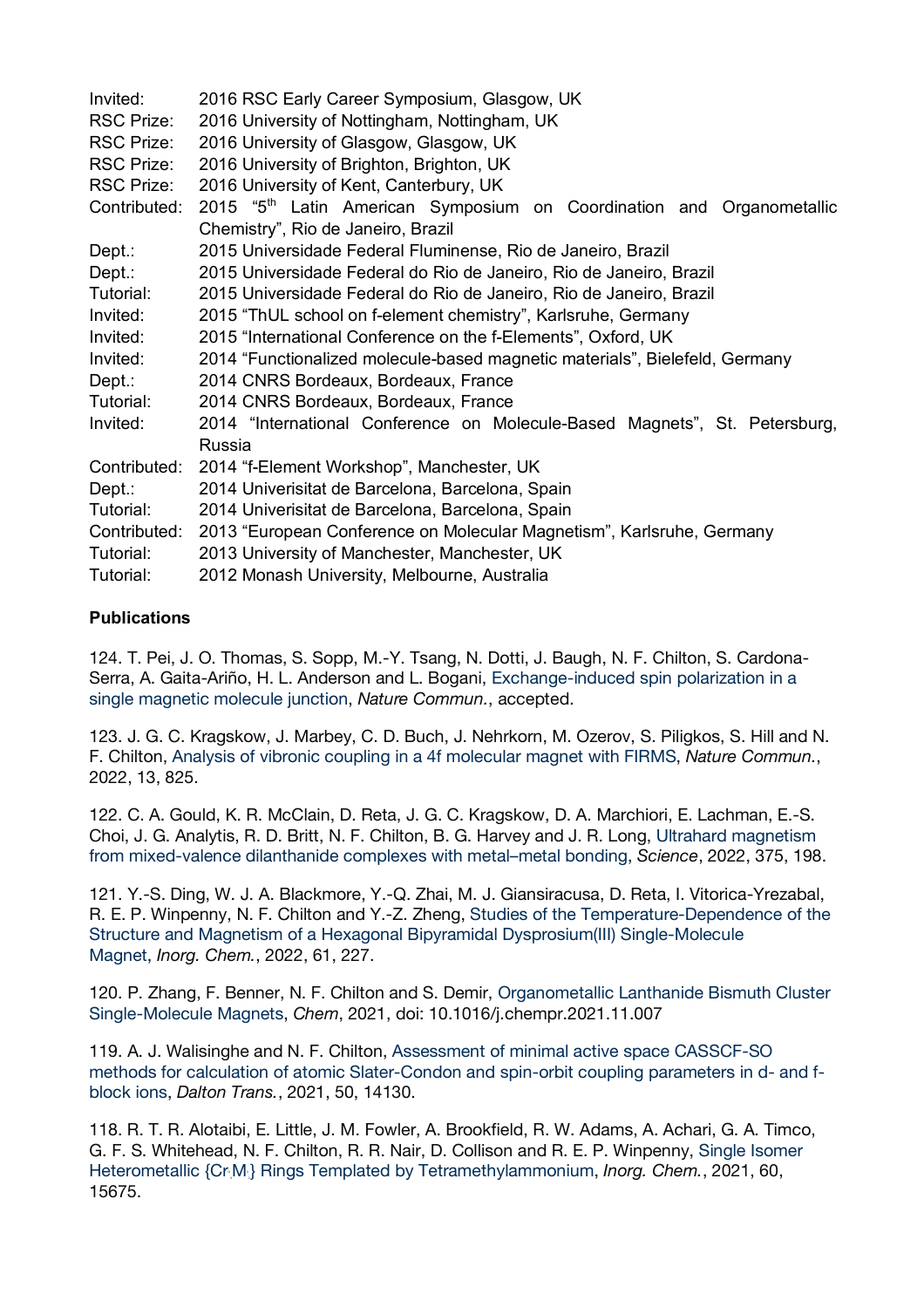117. E. Garlatti, A. Chiesa, P. Bonfà, E. Macaluso, I. Onuorah, V. Parmar, Y.-S. Ding, Y.-Z. Zheng, M. Giansiracusa, D. Reta, E. Pavarini, T. Guidi, D. P. Mills, N. F. Chilton, R. E. P. Winpenny, P. Santini and S. Carretta, A Cost-Effective Semi Ab-initio Approach to Model Relaxation in Rare-Earth Single-Molecule Magnets, *J. Phys. Chem. Lett.*, 2021, 12, 8826.

116. K. Kumar, O. Stefanczyk, N. F. Chilton, K. Nakabayashi, K. Imoto, R. E. P. Winpenny and S.- I. Ohkoshi, Magnetic Properties and Second Harmonic Generation of Noncentrosymmetric Cyanido-Bridged Ln(III)–W(V) Assemblies, *Inorg. Chem.*, 2021, 60, 12009.

115. D. Reta, J. G. C. Kragskow and N. F. Chilton, Ab initio prediction of high-temperature magnetic relaxation rates in single-molecule magnets, *J. Am. Chem. Soc.*, 2021, 143, 5943.

114. J. A. Seed, L. Birnoschi, E. Lu, F. Tuna, A. J. Wooles, N. F. Chilton and S. T. Liddle, Anomalous Magnetism of Uranium(IV)-Oxo and -Imido Complexes Reveals Unusual Doubly-Degenerate Electronic Ground States, *Chem*, 2021, 7, 1666.

113. L. R. Thomas-Hargreaves, M. J. Giansiracusa, M. Gregson, E. Zanda, F. O'Donnell, A. J. Wooles, N. F. Chilton and S. T. Liddle, Correlating Axial and Equatorial Ligand Field Effects to the Single-Molecule Magnet Performances of a Family of Dysprosium Bis-Methanediide Complexes, *Chem. Sci.*, 2021, 12, 3911.

112. H. M. O'Connor, S. Sanz, A. J. Scott, M. B. Pitak, W. T. Klooster, S. J. Coles, N. F. Chilton, E. J. L. McInnes, P. J. Lusby, H. Weihe, S. Piligkos and E. K. Brechin, [Cr:Ni] Heterometallic Coordination Cubes, *Molecules*, 2021, 26, 757.

111. A. J. McMillan, M. Sienkowska, P. Di Lorenzo, G. K. Gransbury, N. F. Chilton, M. Salamone, A. Ruffoni, M. Bietti and D. Leonori, Practical and Selective sp C-H Bond Chlorination via Aminium Radicals, *Angew. Chem. Int. Ed.*, 2021, 60, 7132.

110. C. A. P. Goodwin, M. J. Giansiracusa, S. M. Greer, H. M. Nicholas, P. Evans, M. Vonci, S. Hill, N. F. Chilton and D. P. Mills, Isolation and electronic structures of derivatized manganocene, ferrocene and cobaltocene anions, *Nature Chem.*, 2021, 13, 243

109. L. R. Thomas-Hargreaves, D. Hunger, M. Kern, A. J. Wooles, J. van Slageren, N. F. Chilton and S. T. Liddle, Insights into D@Metal-Symmetry Single-Molecule Magnetism: The Case of a Dysprosium-bis(Boryloxide) Complex, *Chem. Commun.*, 2021, 57, 733.

108. J. Wang, Q.-W. Li, S.-G. Wu, Y.-C. Chen, R,-C, Wan, G.-Z. Huang, Y. Liu, J.-L. Liu, D. Reta, M. J. Giansiracusa, Z.-X. Wang, N. F. Chilton and M.-L. Tong, Opening magnetic hysteresis by axial ferromagnetic coupling: from mono-decker to double-decker metallacrown, *Angew. Chem. Int. Ed.*, 2021, 60, 5299.

107. D. Reta and N. F. Chilton, Extraction of "hidden" relaxation times from AC susceptibility data, *Chem. Sq.*, 2020, 4, 3.

106. M. J. Giansiracusa, S. Al-Badran, A. K. Kostopolous, G. F. S. Whitehead, E. J. L. McInnes, D. Collison, R. E. P. Winpenny and N. F. Chilton, Magnetic Exchange Interactions in Symmetric Lanthanide Dimetallics, *Inorg. Chem. Front.*, 2020, 7, 3909.

105. G. Lu, Y. Liu, W. Deng, G.-Z. Huang, Y.-C. Chen, J.-L. Liu, Z.-P. Ni, M. J. Giansiracusa, N. F. Chilton and M.-L. Tong, A Perfect Triangular Dysprosium Single-Molecule Magnet with Virtually Antiparallel Ising-like Anisotropy, *Inorg. Chem. Front.*, 2020, 7, 2941.

104. D. Parker, E. A. Suturina, I. Kuprov and N. F. Chilton, How the Ligand Field in Lanthanide Coordination Complexes Determines Magnetic Susceptibility Anisotropy, Paramagnetic NMR Shift and Relaxation Behaviour, *Acc. Chem. Res.*, 2020, 53, 1520.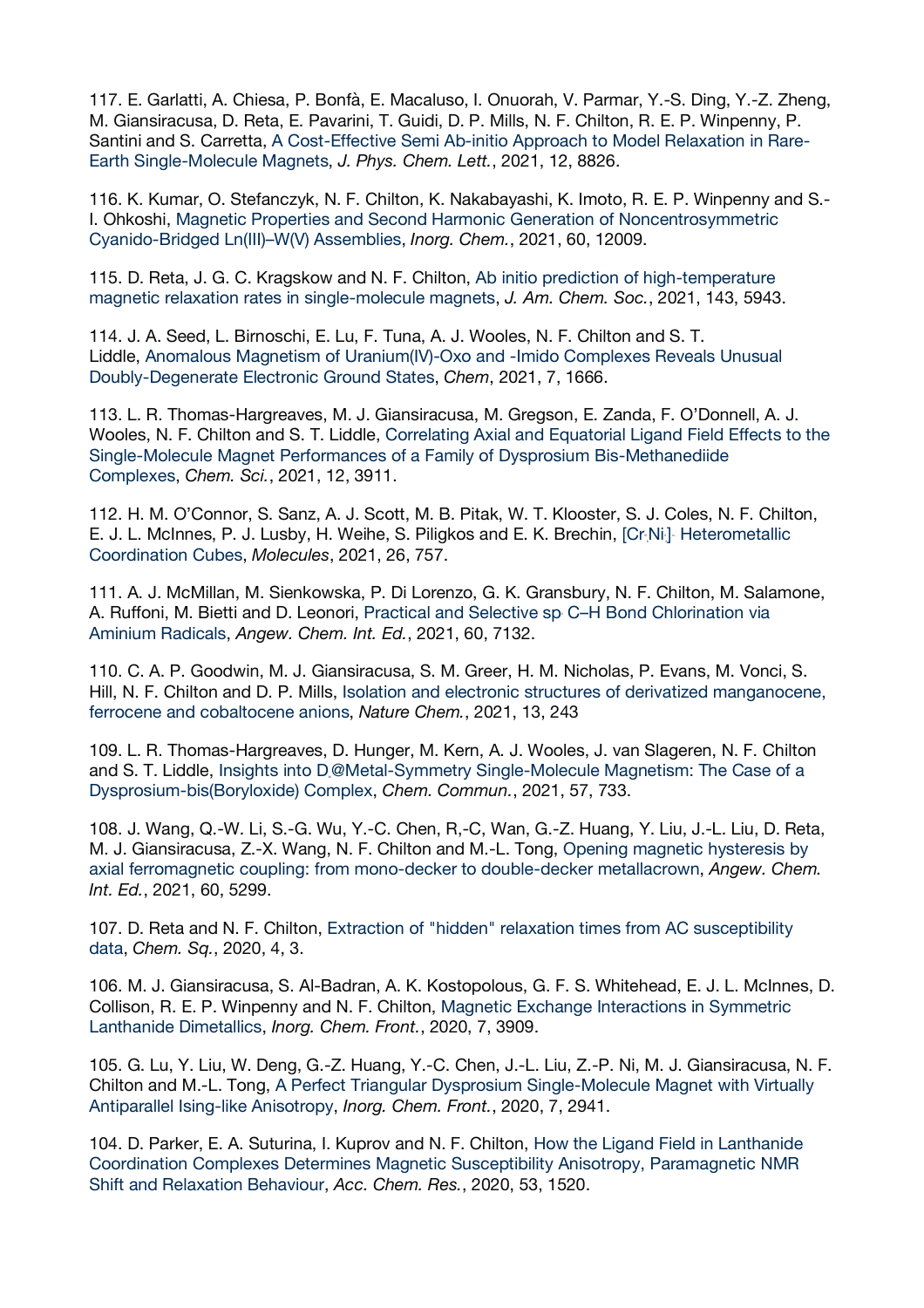103. K.-X. Yu, J. G. C. Kragskow, Y.-S. Ding, Y.-Q. Zhai, D. Reta, N. F. Chilton and Y.-Z. Zheng, Enhancing magnetic hysteresis in single-molecule magnets by ligand functionalisation, *Chem*, 2020, 6, 1777.

102. P. Evans, D. Reta, C. A. P. Goodwin, F. Ortu, N. F. Chilton and D. P. Mills, A Double-Dysprosocenium Single-Molecule Magnet Bound Together with Neutral Ligands, *Chem. Commun.*, 2020, 56, 5677.

101. V. S. Parmar, F. Ortu, X. Ma, N. F. Chilton, R. Clérac, D. P. Mills and R. E. P. Winpenny, Probing relaxation dynamics in five‐coordinate dysprosium single‐molecule magnets, *Chem. Eur. J.*, 2020, 36, 7774.

100. A. Chiesa, F. Cugini, R. Hussain, E. Macaluso, G. Allodi, E. Garlatti, M. Giansiracusa, C. A. P. Goodwin, F. Ortu, D. Reta, J. M. Skelton, T. Guidi, P. Santini, M. Solzi, R. De Renzi, D. P. Mills, N. F. Chilton and S. Carretta, Understanding magnetic relaxation in high blocking-temperature single-ion magnets, *Phys. Rev. B*, 2020, 101, 174402.

99. T. Han, M. J. Giansiracusa, Z.-H. Li, Y.-Song Ding, N. F. Chilton, R. E. P. Winpenny and Y.-Z. Zheng, Exchange-Biasing in a Dinuclear Dysprosium(III) Single-Molecule Magnet with a Large Energy Barrier for Magnetization Reversal, *Chem. Eur. J.*, 2020, 26, 6773.

98. Y.-S. Ding, T. Han, Y.-Q. Zhai, D. Reta, N. F. Chilton, R. E. P. Winpenny and Y.-Z. Zheng, A Study of Magnetic Relaxation in Dysprosium(III) Single-Molecule Magnets, *Chem. Eur. J.*, 2020, 26, 5893.

97. P. Evans, D. Reta, G. F. S. Whitehead, N. F. Chilton and D. P. Mills, A Bis-Monophospholyl Dysprosium Cation Showing Magnetic Hysteresis at 48 Kelvin, *J. Am. Chem. Soc.*, 2019, 141, 19935.

96. D. Reta and N. F. Chilton, Uncertainty Estimates for Magnetic Relaxation Times and Magnetic Relaxation Parameters, *Phys. Chem. Chem. Phys.*, 2019, 21, 23567.

95. H. M. Nicholas, M. Vonci, C. A. P. Goodwin, S. Wei Loo, S. R. Murphy, D. Cassim, R. E. P. Winpenny, E. J. L. McInnes, N. F. Chilton and D. P. Mills, Electronic Structures of Bent Lanthanide(III) Complexes with Two N-Donor Ligands, *Chem. Sci.*, 2019, 10, 10493.

94. A. M. Ariciu, D. H. Woen, D. N. Huh, L. Nodaraki, A. Kostopoulos, C. A. P. Goodwin, N. F. Chilton, E. J. L. McInnes, R. E. P. Winpenny, W. J. Evans and F. Tuna, Engineering electronic structure to prolong relaxation times in molecular qubits by minimising orbital angular momentum, *Nature Commun.*, 2019, 10, 3330.

93. M. J. Giansiracusa, S. Al-Badran, A. K. Kostopoulos, G. F. S. Whitehead, D. Collison, F. Tuna, R. E. P. Winpenny and N. F. Chilton, A Large Barrier Single-Molecule Magnet Without Magnetic Memory, *Dalton Trans.*, 2019, 48, 10795.

92. T. Han, Y.-S. Ding, Z.-H. Li, K.-X. Yu, Y.-Q. Zhai, N. F. Chilton and Y.-Z. Zheng, Dichloridobridged dinuclear Dy(III) single-molecule magnet with an effective energy barrier larger than 600 K, *Chem. Commun.*, 2019, 55, 7930.

91. A. C. Harnden, E. A. Suturina, A. S. Batsanov, M. A. Fox, K. Mason, M. Vonci, E. J. L. McInnes, N. F. Chilton and D. Parker, Unravelling the Complexities of Pseudocontact Shift Analysis in Lanthanide Coordination Complexes of Differing Symmetry, *Angew. Chem. Int. Ed.*, 2019, 58, 10290.

90. E. A. Suturina, K. Mason, M. Botta, F. Carniato, I. Kuprov, N. F. Chilton, E. J. L. McInnes, M. Vonci and D. Parker, Periodic trends and hidden dynamics of magnetic properties in three series of triazacyclononane lanthanide complexes, *Dalton Trans.*, 2019, 48, 8400.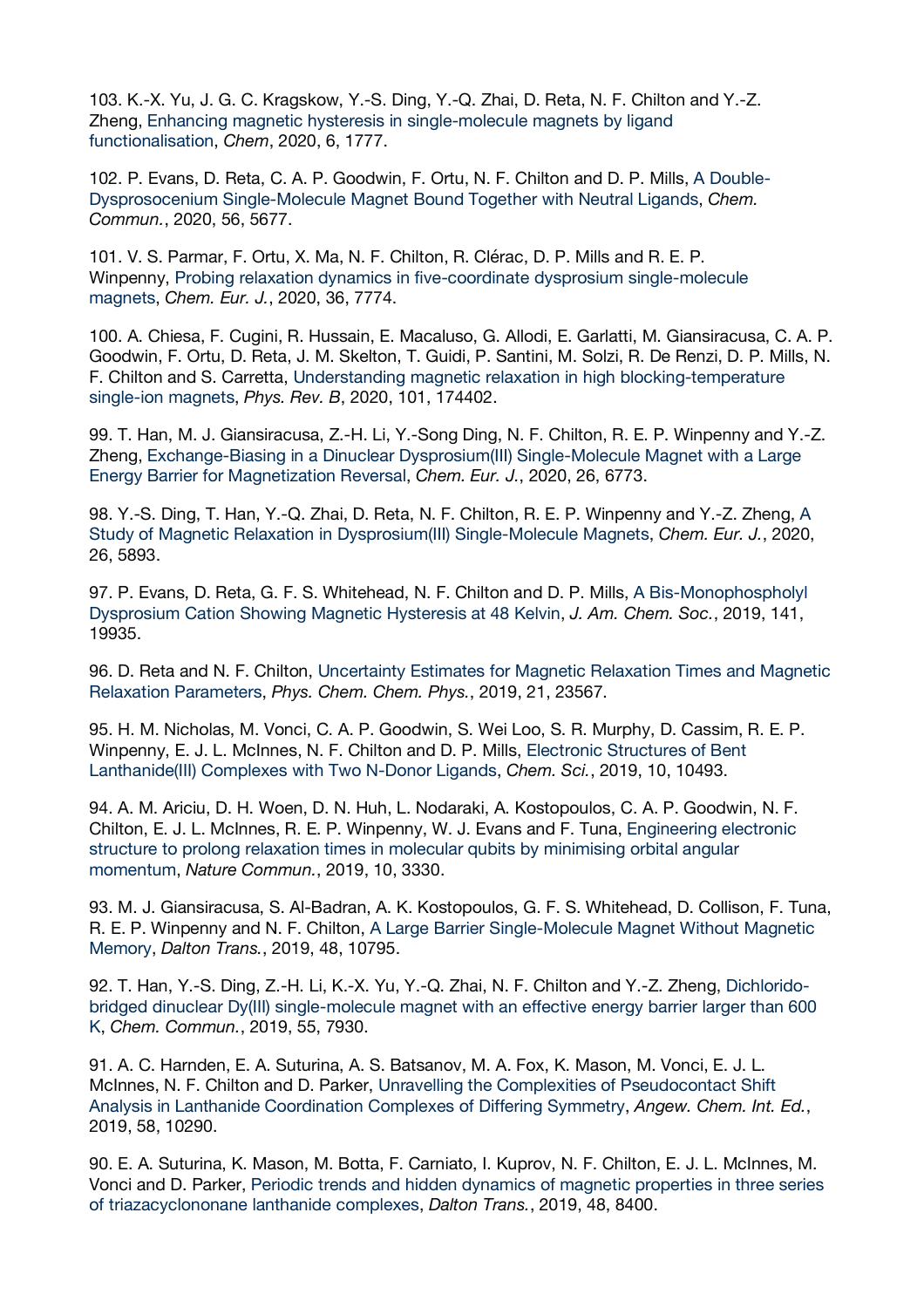89. F. Ortu, D. Reta, Y.-S. Ding, C. A. P. Goodwin, M. P. Gregson, E. J. L. McInnes, R. E. P. Winpenny, Y.-Z. Zheng, S. T. Liddle, D. P. Mills and N. F. Chilton, Studies of Hysteresis and Quantum Tunnelling of the Magnetisation in Dysprosium(III) Single Molecule Magnets, *Dalton Trans.*, 2019, 48, 8541.

88. M. J. Giansiracusa, A. K. Kostopoulos, D. Collison, R. E. P. Winpenny and N. F. Chilton, Correlating Blocking Temperatures with Relaxation Mechanisms in Single-Molecule Magnets, *Chem. Commun.*, 2019, 55, 7025.

87. J. Liu, D. Reta, J. Cleghorn, Y. X. Yeoh, F. Ortu, C. A. P. Goodwin, N. F. Chilton and D. P. Mills, Light Lanthanide Metallocenium Cations Exhibiting Weak Equatorial Anion Interactions, *Chem. Eur. J.*, 2019, 25, 7749.

86. M. Vonci, K. Mason, E. R. Neil, D. S. Yufit, E. J. L. McInnes, D. Parker and N. F. Chilton, Sensitivity of Magnetic Anisotropy in the Solid State for Lanthanide Complexes with Small Crystal Field Splitting, *Inorg. Chem.*, 2019, 58, 5733.

85. J. Wang, Z.-Y. Ruan, Q.-W. Li, Y.-C. Chen, G.-Z. Huang, J.-L. Liu, D. Reta, N. F. Chilton, Z.-X. Wang and M.-L. Tong, Slow magnetic relaxation in a {EuCu} metallacrown, *Dalton Trans.*, 2019, 48, 1686.

84. C. A. P. Goodwin, D. Reta, F. Ortu, J. Liu, N. F. Chilton and D. P. Mills, Terbocenium: completing a heavy lanthanide metallocenium cation family with an alternative anion abstraction strategy, *Chem. Commun.*, 2018, 54, 9182.

83. K. Mason, A. C. Harnden, C. Patrick, A. W. J. Poh, A. S. Batsanov, E. A. Suturina, M. Vonci, E. J. L. McInnes, N. F. Chilton and D. Parker, Exquisite Sensitivity of The Ligand Field to Solvation and Donor Polarisability in Coordinatively Saturated Lanthanide Complexes, *Chem. Commun.*, 2018, 54, 8486.

82. Y.-S. Ding, K.-X. Yu, D. Reta, F. Ortu, R. E. P. Winpenny, Y.-Z. Zheng and N. F. Chilton, Fieldand temperature-dependent quantum tunnelling of the magnetisation in a large barrier singlemolecule magnet, *Nature Commun.*, 2018, 9, 3134.

81. E. A. Suturina, K. Mason, C. F. G. C. Geraldes, N. F. Chilton, D. Parker and Ilya Kuprov, Lanthanide-induced relaxation anisotropy, *Phys. Chem. Chem. Phys.*, 2018, 20, 17676.

80. D. Sertphon, P. Harding, K. S. Murray, B. Moubaraki, N. F. Chilton, S. Hill, J. Marbey, H. Adams, C. G. Davies, G. N. L. Jameson and D. J. Harding, Self-assembly of a mixed-valence Fe-Fe tetranuclear star, *Dalton Trans.*, 2018, 47, 7118.

79. J. Turner, N. F. Chilton, A. Kumar, A. L. Colebatch, G. R. Whittell, H. A. Sparkes, A. S. Weller and I. Manners, Iron Precatalysts with Bulky Tri(t‐butyl)cyclopentadienyl Ligands for the Dehydrocoupling of Dimethylamine‐Borane, *Chem. Eur. J.*, 2018, 24, 14127.

78. S. Sanz, H. M. O'Connor, P. Comar, A. Baldansuren, M. B. Pitak, S. J. Coles, H. Weihe, N. F. Chilton, E. J. L. McInnes, P. J. Lusby, S. Piligkos and E. K. Brechin, Modular [Fe $[M]$  (M = Pd, Co, Ni, Cu) Coordination Cages, *Inorg. Chem.*, 2018, 57, 3500.

77. M. J. Giansiracusa, E. Moreno-Pineda, R. Hussain, R. Marx, M. Martínez Prada, P. Neugebauer, S. Al-Badran, D. Collison, F. Tuna, J. van Slageren, S. Carretta, T. Guidi, E. J. L. McInnes, R. E. P. Winpenny and N. F. Chilton, Measurement of Magnetic Exchange in Asymmetric Lanthanide Dimetallics: Toward a Transferable Theoretical Framework, *J. Am. Chem. Soc.*, 2018, 140, 2504.

76. D. Reta, F. Ortu, S. Randall, D. P. Mills, N. F. Chilton, R. E.P. Winpenny, L. Natrajan, B. Edwards and N. Kaltsoyannis, The performance of density functional theory for the description of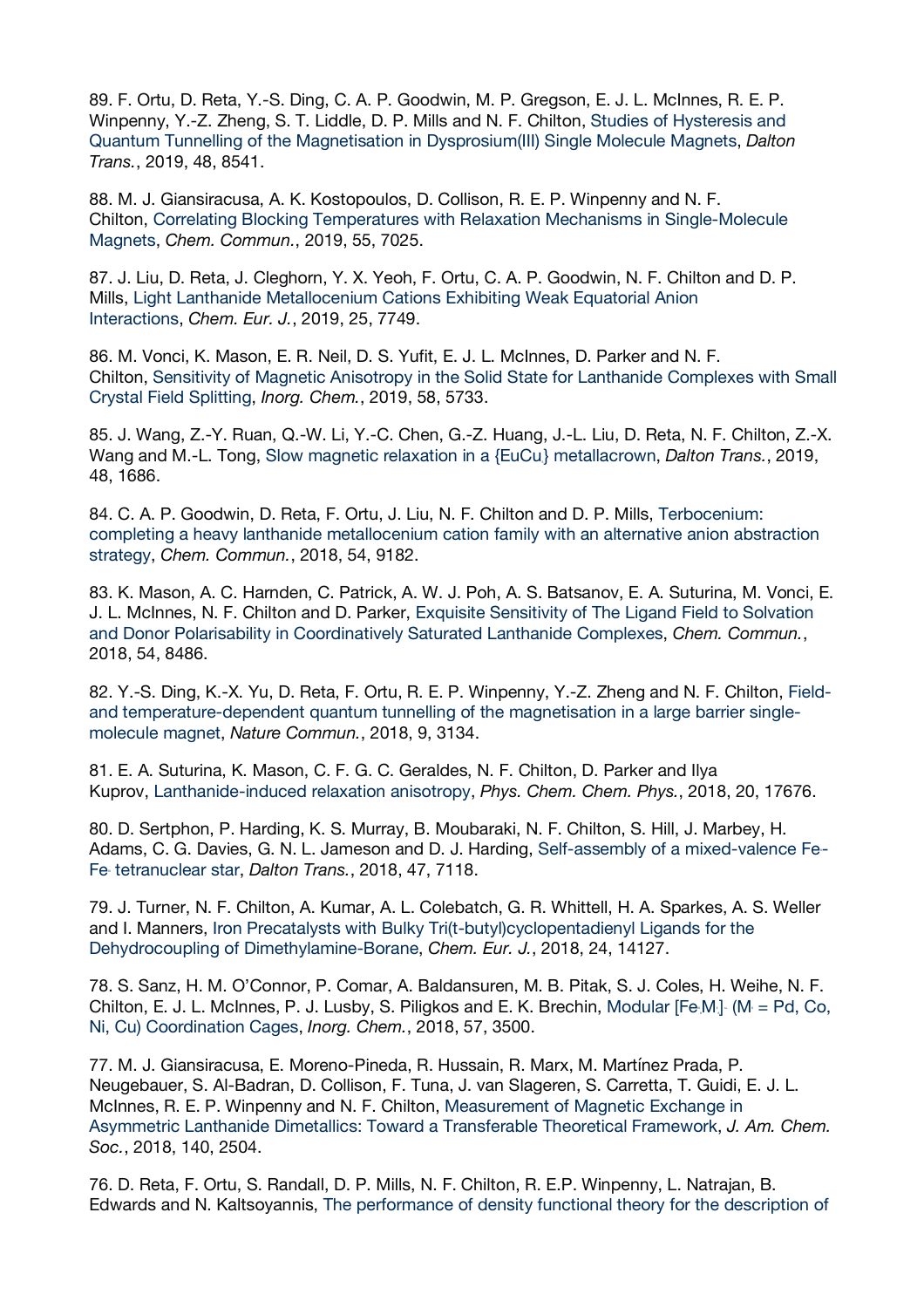ground and excited state properties of inorganic and organometallic uranium compounds, *J. Organomet. Chem.*, 2018, 857, 58.

75. C. A. P. Goodwin, D. Reta, F. Ortu, N. F. Chilton and D. P. Mills, Synthesis and Electronic Structures of Heavy Lanthanide Metallocenium Cations, *J. Am. Chem. Soc.*, 2017, 139, 18714.

74. G.-J. Zhou, T. Han, Y.-S. Ding, N. F. Chilton and Y.-Z. Zheng, Metallacrowns as templates for diabolo-like {LnCu} complexes with nearly perfect square antiprismatic geometry, *Chem. Eur. J.*, 2017, 23, 15617.

73. M. Vonci, K. Mason, E. A. Suturina, A. T. Frawley, S. G. Worswick, I. Kuprov, D. Parker, E. J. L. McInnes and N. F. Chilton, Rationalisation of anomalous pseudo-contact shifts and their solvent dependence in a series of C-symmetric lanthanide complexes, *J. Am. Chem. Soc.*, 2017, 139, 14166.

72. C. A. P. Goodwin, F. Ortu, D. Reta, N. F. Chilton and D. P. Mills, Molecular magnetic hysteresis at 60 kelvin in dysprosocenium, *Nature*, 2017, 548, 439.

71. J. A. Seed, M. Gregson, F. Tuna, N. F. Chilton, A. J. Wooles, E. J. L. McInnes and S. T. Liddle, Rare Earth- and Uranium-Mesoionic Carbenes: A New Class of f-Block Carbene Complex Derived from an N-Heterocyclic Olefin, *Angew. Chem. Int. Ed.*, 2017, 56, 11534.

70. B. M. Gardner, D. M. King, F. Tuna, A. J. Wooles, N. F. Chilton and S. T. Liddle, Assessing Crystal Field and Magnetic Interactions in Diuranium-μ-Chalcogenide Triamidoamine Complexes With  $U$ -E-U<sub>'</sub> Cores (E = S, Se, Te): Implications for Determining the Presence or Absence of Actinide-Actinide Magnetic Exchange, *Chem. Sci.*, 2017, 8, 6207.

69. J. S. Uber, M. Estrader, J. Garcia, P. Lloyd-Williams, A. Sadurní, D. Dengler, J. van Slageren, N. F. Chilton, O. Roubeau, S. J. Teat, J. Ribas-Ariño and G. Aromí, Molecules Designed to Contain Two Weakly Coupled Spins with a Photo-switchable Spacer, *Chem. Eur. J.*, 2017, 23, 13648.

68. S. Sanz, H. M. O'Connor, V. Marti-Centelles, P. Comar, M. B. Pitak, S. J. Coles, G. Lorusso, E. Palacios, M. Evangelisti, A. Baldansuren, N. F. Chilton, H. Weihe, E. J. L. McInnes, P. J. Lusby, S. Piligkos and E. K. Brechin, [M<sub>I</sub>MI] trigonal bipyramidal cages based on diamagnetic and paramagnetic metalloligands, *Chem. Sci.*, 2017, 8, 5526.

67. C. A. P. Goodwin, N. F. Chilton, L. S. Natrajan, M.-E. Boulon, J. W. Ziller, W. J. Evans and D. P. Mills, Investigation into the Effects of a Trigonal-Planar Ligand Field on the Electronic Properties of Lanthanide(II) Tris(silylamide) Complexes (Ln = Sm, Eu, Tm, Yb), *Inorg. Chem.*, 2017, 56, 5959.

66. E. Loukopoulos, N. F. Chilton, A. Abdul-Sada, and G. E. Kostakis, Exploring the coordination capabilities of a family of flexible benzotriazole-based ligands using cobalt(II) sources, *Cryst. Growth Des.*, 2017, 17, 2718.

65. E. Loukopoulos, M. Kallitsakis, N. Tsoureas, A. Abdul-Sada, N. F. Chilton, I. N. Lykakis and G. E. Kostakis, Cu(II) coordination polymers as vehicles in the A coupling, *Inorg. Chem.*, 2017, 56, 4898.

64. M.-E. Boulon, A. Fernandez, E. Moreno Pineda, N. F. Chilton, G. Timco, A. J. Fielding and R. E. P. Winpenny, Measuring spin···spin interactions between heterospins in a hybrid [2]rotaxane, *Angew. Chem. Int. Ed.*, 2017, 56, 3876.

63. F. Ortu, J. Liu, M. Burton, J. M. Fowler, A. Formanuik, M.-E. Boulon, N. F. Chilton and D. P. Mills, Analysis of Lanthanide-Radical Magnetic Interactions in Ce(III) 2,2′-Bipyridyl Complexes, *Inorg. Chem.*, 2017, 56, 2496.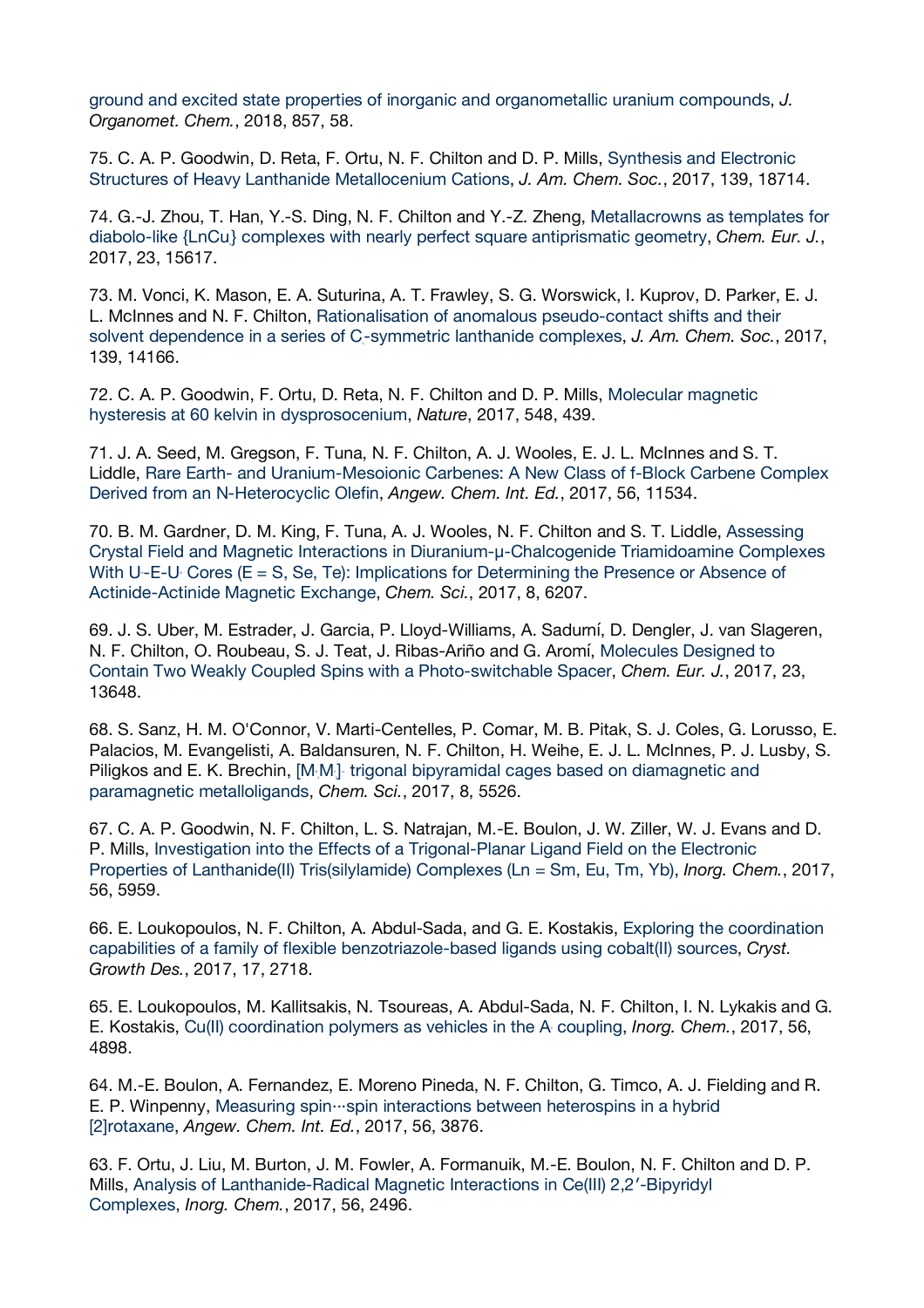62. T. Pugh, N. F. Chilton and R. A. Layfield, Antimony-Ligated Dysprosium Single-Molecule Magnets as Catalysts for Stibine Dehydrocoupling, *Chem. Sci.*, 2017, 8, 2073.

61. Y.-S. Ding, N. F. Chilton, R. E. P. Winpenny and Y.-Z. Zheng, On Approaching The Limit of Molecular Magnetic Anisotropy: A Near-Perfect Pentagonal Bipyramidal Dy Single-Molecule Magnet, *Angew. Chem. Int. Ed.*, 2016, 55, 16071.

60. Q.-W. Li, R.-C. Wan, Y.-C. Chen, J.-L. Liu, L.-F. Wang, J.-H. Jia, N. F. Chilton and M.-L. Tong, Unprecedented Hexagonal Bipyramidal Single-Ion Magnets Based on Metallacrowns, *Chem. Commun.*, 2016, 52, 13365.

59. D. M. King, P. A. Cleaves, A. J. Wooles, B. M. Gardner, N. F. Chilton, F. Tuna, W. Lewis, E. J. L. McInnes and S. T. Liddle, Molecular and Electronic Structure of Terminal and Alkali Metal-Capped Uranium(V)-Nitride Complexes, *Nature Commun.*, 2016, 7, 13773.

58. T. Pugh, N. F. Chilton and R. A. Layfield, A Low-Symmetry Dysprosium Metallocene Single-Molecule Magnet with a High Anisotropy Barrier, *Angew. Chem. Int. Ed.*, 2016, 55, 11082.

57. K. Griffiths, P. Kumar, G. Akien, N. F. Chilton, A. Abdul-Sada, G. J. Tizzard, S. Coles and G. E. Kostakis, Tetranuclear 3d/4f coordination clusters as highly efficient catalysts for Friedel Crafts alkylation, *Chem. Commun.*, 2016, 52, 7866.

56. C. A. P. Goodwin, N. F. Chilton, G. F. Vettese, E. M. Pineda, I. F. Crowe, J. W. Ziller, W. J. Evans and D. P. Mills, Physicochemical properties of near-linear Ln(II) bis-silylamide complexes (Ln = Sm, Eu, Tm, Yb), *Inorg. Chem.*, 2016, 55, 10057.

55. J. P. S. Walsh, G. Bowling, A.-M. Ariciu, N. F. M. Jailani, N. F. Chilton, P. G. Waddell, D. Collison, F. Tuna and L. J. Higham, Evidence of Slow Magnetic Relaxation in Co(AcO)2 (py)2 (H2 O)2 , *Magnetochemistry*, 2016, 2, 23.

54. J. J. Dunsford, D. J. Evans, T. Pugh, S. N. Shah, N. F. Chilton and M. J. Ingleson, Three-Coordinate Iron(II) Expanded Ring N-heterocyclic Carbene Complexes, *Organometallics*, 2016, 35, 1098.

53. J. O. Moilanen, N. F. Chilton, B. M. Day, T. Pugh and R. A. Layfield, Strong Exchange Coupling in a Trimetallic Radical-Bridged Cobalt(II)-Hexaazatrinaphthalene Complex, *Angew. Chem. Int. Ed.*, 2016, 55, 5521.

52. M. Gregson, N. F. Chilton, A.-M. Ariciu, F. Tuna, I. F. Crowe, W. Lewis, A. J. Blake, D. Collison, E. J. L. McInnes, R. E. P. Winpenny and S. T. Liddle, A Monometallic Lanthanide Bis(methanediide) Single Molecule Magnet with a Large Energy Barrier and Complex Spin Relaxation Behaviour, *Chem. Sci.*, 2016, 7, 155.

51. S. K. Langley, D. P. Wielechowski, N. F. Chilton, B. Moubaraki and K. S. Murray, A Family of {Cr<sub>i</sub>Ln<sub>i</sub>} Butterfly Complexes: Effect of the Lanthanide Ion on the Single-Molecule Magnet Properties, *Inorg. Chem.*, 2015, 54, 10497.

50. S. K. Langley, N. F. Chilton, B. Moubaraki and K. S. Murray, Single-molecule magnetism in {Co<sub>2</sub>Dy}-amine-polyalcohol-acetylacetonate complexes: Effects of ligand replacement at the Dy sites on the dynamics of magnetic relaxation, *Inorg. Chem. Front.*, 2015, 2, 867.

49. C. S. Hawes, N. F. Chilton, B. Moubaraki, G. P. Knowles, A. L. Chaffee, K. S. Murray, S. R. Batten and D. R. Turner, Coordination polymers from a highly flexible alkyldiamine-derived ligand: structure, magnetism and gas adsorption studies, *Dalton Trans.*, 2015, 44, 17494.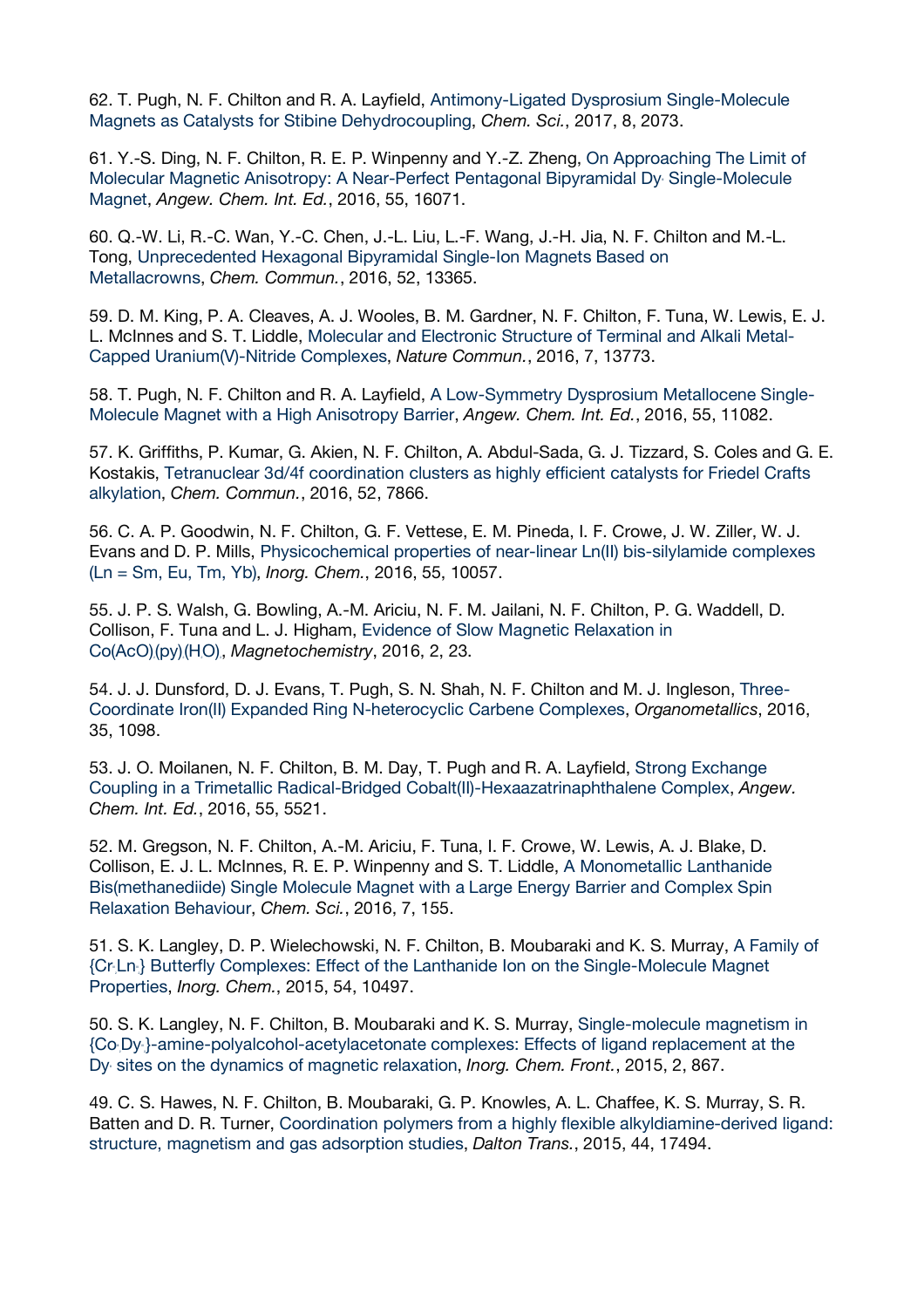48. C.-Y. Lin, J.C. Fettinger, N. F. Chilton, A. Formanuik, F. Grandjean, G. J. Long, and P. P. Power, Salts of the Two-Coordinate Homoleptic Manganese(I) Dialkyl Anion [Mn{C(SiMe)}] with Quenched Orbital Magnetism, *Chem. Commun.*, 2015, 51, 13275.

47. O. A. Blackburn, N. F. Chilton, K. Keller, C. E. Tait, W. K. Myers, E. J. L. McInnes, A. M. Kenwright, P. D. Beer, C. R. Timmel and S. Faulkner, Spectroscopic and crystal field consequences of fluoride binding by [Yb.DTMA] in aqueous solution, *Angew. Chem. Int. Ed.*, 2015, 54, 10783.

46. E. Moreno Pineda, N. F. Chilton, F. Tuna, R. E. P. Winpenny and E. J. L. McInnes, Systematic Study of a Family of Butterfly-Like  ${M.Ln}$  Molecular Magnets (M = Mg, Mn, Co, Ni, and Cu; Ln = Y. Gd., Tb., Dy., Ho., and Er., *Inorg. Chem.*, 2015, 54, 5930.

45. N. F. Chilton, H. Lei, A. M. Bryan, F. Grandjean, G. J. Long and P. P. Power, Ligand Field Influence on the Electronic and Magnetic Properties of Quasi-Linear Two-Coordinate Iron(II) Complexes, *Dalton Trans.*, 2015, 44, 11202.

44. B. M. Day, N. F. Chilton and R. A. Layfield, Molecular and Electronic Structures of Donor-Functionalized Dysprosium Pentadienyl Complexes, *Dalton. Trans.*, 2015, 44, 7109.

43. T. Rajeshkumar, H. V. Annadata, M. Evangelisti, S. K. Langley, N. F. Chilton, K. S. Murray and G. Rajaraman, Theoretical Studies on Polynuclear  ${Cu;Gd}$  Clusters (n = 4, 2): Towards Understanding Their Large Magnetocaloric Effect, *Inorg. Chem.*, 2015, 54, 1661.

42. N. F. Chilton, Design Criteria for High-Temperature Single-Molecule Magnets, *Inorg. Chem.*, 2015, 54, 2097.

41. S. K. Langley, D. P. Wielechowski, V. Vieru, N. F. Chilton, B. Moubaraki, L. F. Chibotaru and K. S. Murray, The first 4d/4f single molecule magnet containing a  $\{Ru, Dy\}$  core, *Chem. Commun.*, 2015, 51, 2044.

40. N. F. Chilton, C. A. P. Goodwin, D. P. Mills and R. E. P. Winpenny, The first near-linear bis(amide) f-block complex: a blueprint for a high temperature single molecule magnet, *Chem. Commun.*, 2015, 51, 101.

39. E. Moreno Pineda, N. F. Chilton, R. Marx, M. Dörfel, D. O. Sells, P. Neugebauer, S.-D. Jiang, D. Collison, J. van Slageren, E. J. L. McInnes and R. E. P. Winpenny, Direct measurement of dysprosium(III)···dysprosium(III) interactions in a single-molecule magnet, *Nature Commun.*, 2014, 5, 5243.

38. J. P. S. Walsh, S. Sproules, N. F. Chilton, A.-L. Barra, G. A. Timco, D. Collison, E. J. L. McInnes and R. E. P. Winpenny, On the Possibility of Magneto-Structural Correlations: Detailed Studies of Dinickel Carboxylate Complexes, *Inorg. Chem.*, 2014, 53, 8464.

37. S. Langley, D. Wielechowski, V. Vieru, N. F. Chilton, B. Moubaraki, L. F. Chibotaru and K. S. Murray, Modulation of Slow Magnetic Relaxation by Tuning Magnetic Exchange in {Cr,Dy,} Single Molecule Magnets, *Chem. Sci.*, 2014, 5, 3246.

36. A. Jozwiuk, A. L. Ingram, D. R. Powell, B. Moubaraki, N. F. Chilton, K. S. Murray and R. P. Houser, Redox and acid–base properties of asymmetric non-heme (hydr)oxo-bridged diiron complexes, *Dalton Trans.*, 2014, 43, 9740.

35. S. K. Langley, L. Ungur, N. F. Chilton, B. Moubaraki, L. F. Chibotaru and K. S. Murray, Single-Molecule Magnetism in a Family of {Co<sub>1</sub>Dy<sub>1</sub>} Butterfly Complexes: Effects of Ligand Replacement on the Dynamics of Magnetic Relaxation, *Inorg. Chem.*, 2014, 53, 4303.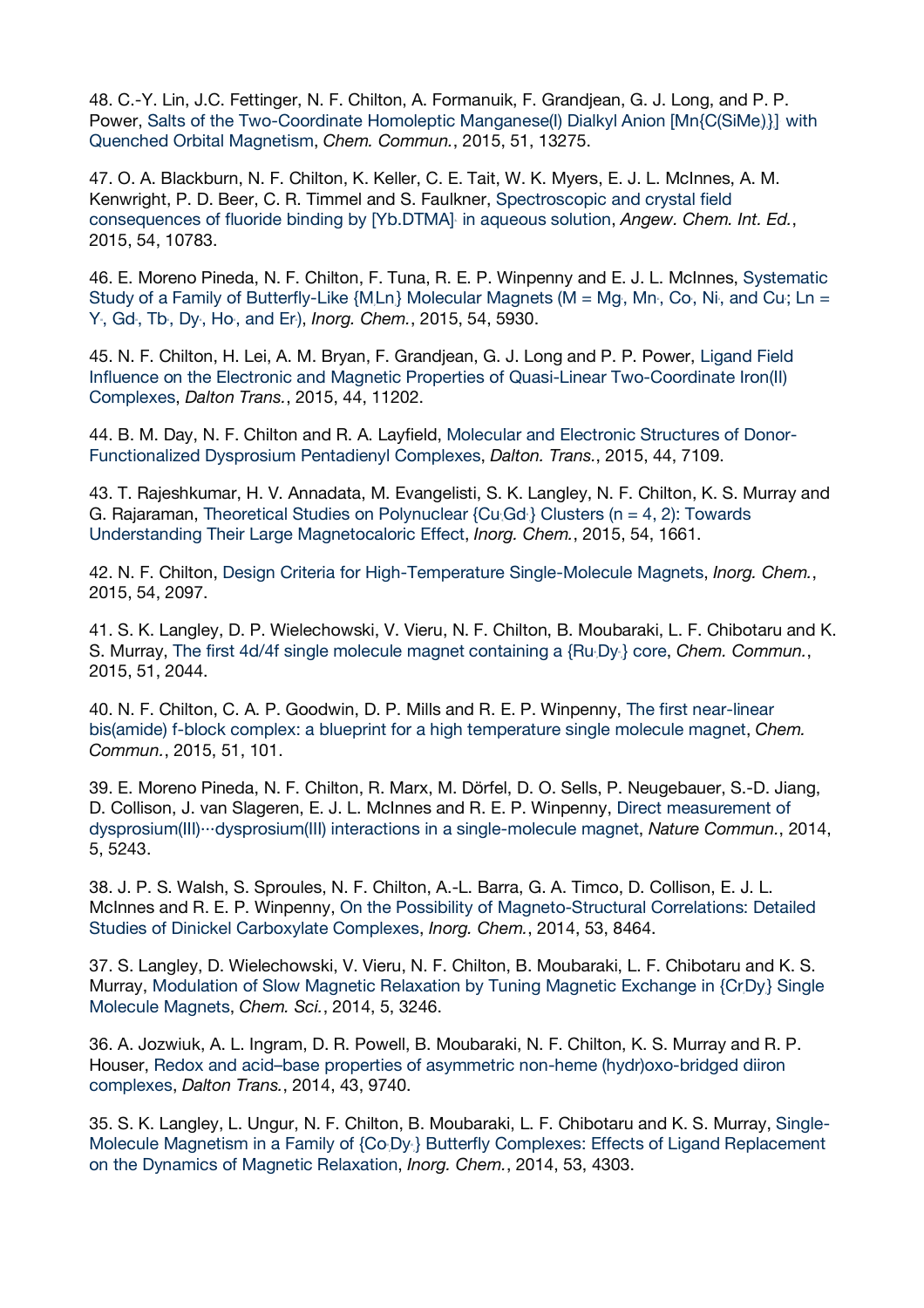34. S. A. Magee, S. Sproules, A.-L. Barra, G. A. Timco, N. F. Chilton, D. Collison, R. E. P. Winpenny and E. J. L. McInnes, Large Zero-Field Splittings of the Ground Spin State Arising from Antisymmetric Exchange Effects in Heterometallic Triangles, *Angew. Chem. Int. Ed.*, 2014, 53, 5310.

33. N. F. Chilton, G. B. Deacon, O. Gazukin, P. C. Junk, B. Kersting, S. K. Langley, B. Moubaraki, K. S. Murray, F. Schleife, M. Shome, D. R. Turner and J. A. Walker, Structure, Magnetic Behavior, and Anisotropy of Homoleptic Trinuclear Lanthanoid 8-Quinolinolate Complexes, *Inorg. Chem.*, 2014, 53, 2528.

32. G. F. S. Whitehead, J. Ferrando-Soria, L. G. Christie, N. F. Chilton, G. A. Timco, F. Moro and R. E. P. Winpenny, The acid test: the chemistry of carboxylic acid functionalised {CrNi} rings, *Chem. Sci.*, 2014, 5, 235.

31. S. Koenig, N. F. Chilton, C. Maichle-moessmer, E. M. Pineda, T. Pugh, R. Anwander and R. A. Layfield, Fast magnetic relaxation in an octahedral dysprosium tetramethyl-aluminate complex, *Dalton Trans.*, 2014, 43, 3035.

30. C.-Y. Lin, J.-D. Guo, J. C. Fettinger, S. Nagase, F. Grandjean, G. J. Long, N. F. Chilton and P. P. Power, Dispersion Force Stabilized Two-Coordinate Transition Metal–Amido Complexes of the –N(SiMe)Dipp (Dipp = CH-2,6-Pr) Ligand: Structural, Spectroscopic, Magnetic, and Computational Studies, *Inorg. Chem.*, 2013, 52, 13584.

29. S. K. Langley, N. F. Chilton, B. Moubaraki and K. S. Murray, Magnetic properties of octa- and heptadeca-nuclear heterometallic Co-Ln complexes derived from the ligand 6-chloro-2hydroxypyridine, *Polyhedron*, 2013, 66, 48.

28. S. K. Langley, D. P. Wielechowski, V. Vieru, N. F. Chilton, B. Moubaraki, B. F. Abrahams, L. F. Chibotaru and K. S. Murray, A Cr. Dy. Single-Molecule Magnet: Enhancing the Blocking Temperature through 3d Magnetic Exchange, *Angew. Chem. Int. Ed.*, 2013, 52, 12014.

27. N. F. Chilton, D. Collison, E. J. L. McInnes, R. E. P. Winpenny and A. Soncini, An electrostatic model for the determination of magnetic anisotropy in dysprosium complexes, *Nature Commun.*, 2013, 4, 2551.

26. M. E. Russell, C. S. Hawes, A. Ferguson, M. I. J. Polson, N. F. Chilton, B. Moubaraki, K. S. Murray and P. E. Kruger, Synthesis, structural and magnetic characterisation of iron(II/III), cobalt(II) and copper(II) cluster complexes of the polytopic ligand: N-(2-pyridyl)-3 carboxypropanamide, *Dalton Trans.*, 2013, 42, 13576.

25. H. S. Scott, T. M. Ross, N. F. Chilton, I. A. Gass, B. Moubaraki, G. Chastanet, N. Paradis, J.-F. Lètard, K. R. Vignesh, G. Rajaraman, S. R. Batten and K. S. Murray, Crown-linked dipyridylaminotriazine ligands and their spin-crossover iron(II) derivatives: magnetism, photomagnetism and cooperativity, *Dalton Trans.*, 2013, 42, 16494.

24. S. K. Langley, N. F. Chilton, B. Moubaraki and K. S. Murray, Anisotropy barrier enhancement via ligand substitution in tetranuclear {Co<sub>i</sub>Ln} single molecule magnets, *Chem. Commun.*, 2013, 49, 6965.

23. W. A. Gobeze, V. A. Milway, N. F. Chilton, B. Moubaraki, K. S. Murray and S. Brooker, Di- and Tetranuclear Complexes of Bis-Tetradentate Pyrimidine-Based Ligands with All-Methylene-Versus Mixed Methylene/Ethylene-Linked Arms, *Eur. J. Inorg. Chem.*, 2013, 2013, 4485.

22. I. A. Gass, S. Tewary, A. Nafady, N. F. Chilton, C. J. Gartshore, M. Asadi, D. W. Lupton, B. Moubaraki, A. M. Bond, J. F. Boas, S.-X. Guo, G. Rajaraman and K. S. Murray, Observation of Ferromagnetic Exchange, Spin Crossover, Reductively Induced Oxidation, and Field-Induced Slow Magnetic Relaxation in Monomeric Cobalt Nitroxides, *Inorg. Chem.*, 2013, 52, 7557.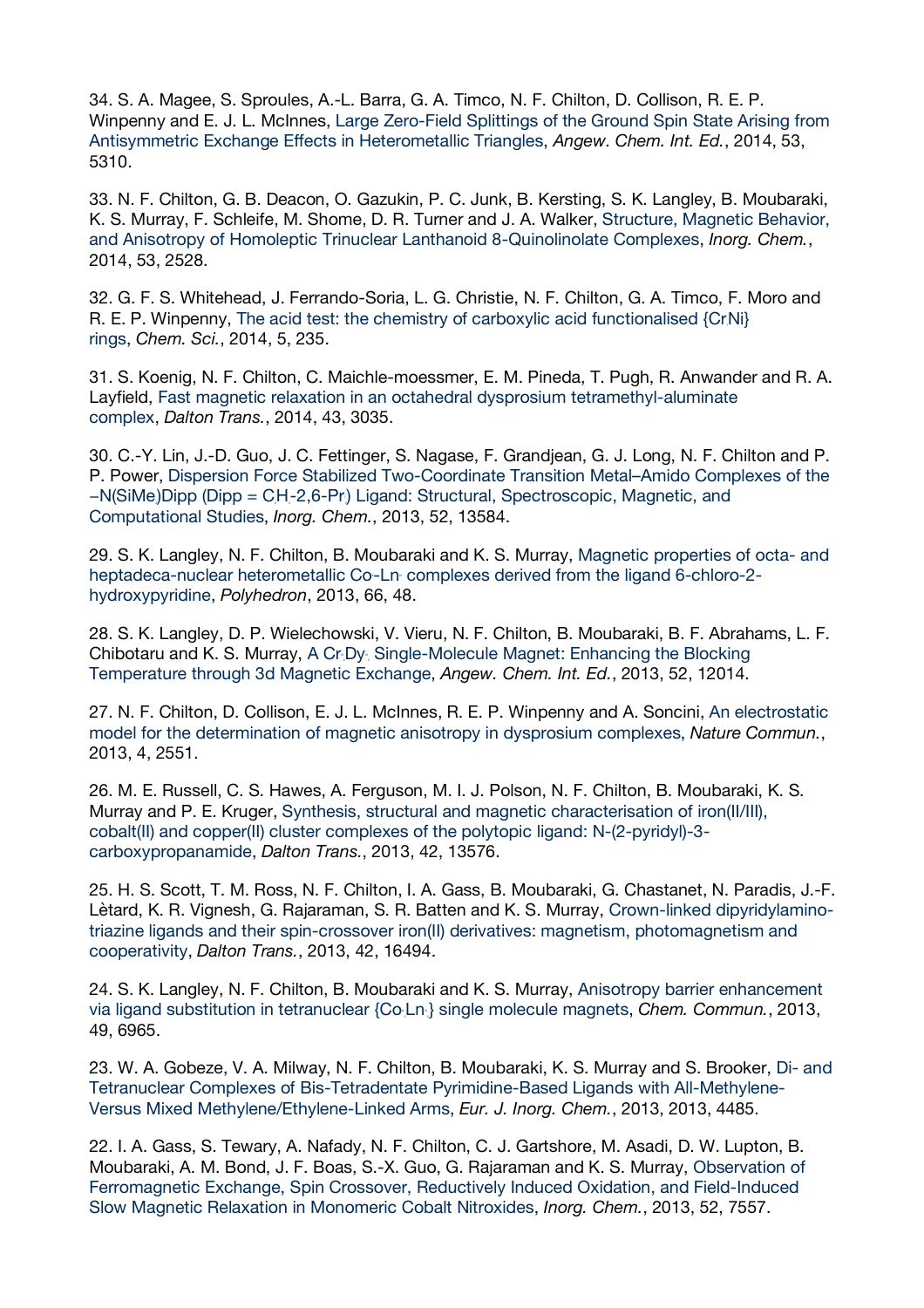21. S. K. Langley, N. F. Chilton, B. Moubaraki and K. S. Murray, Single-Molecule Magnetism in Three Related {Co<sub>2</sub>Dy<sub>3</sub>}-Acetylacetonate Complexes with Multiple Relaxation Mechanisms, *Inorg. Chem.*, 2013, 52, 7183.

20. N. F. Chilton, R. P. Anderson, L. D. Turner, A. Soncini and K. S. Murray, PHI: A powerful new program for the analysis of anisotropic monomeric and exchange-coupled polynuclear d- and fblock complexes, *J. Comput. Chem.*, 2013, 34, 1164.

19. M. R. Razali, N. F. Chilton, A. Urbatsch, B. Moubaraki, S. K. Langley, K. S. Murray, G. B. Deacon and S. R. Batten, Trinuclear and tetranuclear manganese clusters derived from cyano(imino(methoxy)methyl)nitrosomethanide (cmnm), *Poly.*, 2013, 52, 797.

18. Y. Han, N. F. Chilton, M. Li, C. Huang, H. Xu, H. Hou, B. Moubaraki, S. K. Langley, S. R. Batten, Y. Fan and K. S. Murray, Post-Synthetic Monovalent Central-Metal Exchange, Specific I Sensing, and Polymerization of a Catalytic [3×3] Grid of [Cu<sub>i</sub>L]·(I)·13HO, Chem. Eur. J., 2013, 19, 6321.

17. M. Schmidt, D. Wiedemann, B. Moubaraki, N. F. Chilton, K. S. Murray, K. R. Vignesh, G. Rajaraman and A. Grohmann, Iron(II) Complexes of Two Amine/Imine N Chelate Ligands Containing a 1,4-Diazepane Core – To Crossover or Not To Crossover, *Eur. J. Inorg. Chem.*, 2013, 2013, 958.

16. N. F. Chilton, S. K. Langley, B. Moubaraki, A. Soncini, S. R. Batten and K. S. Murray, Single molecule magnetism in a family of mononuclear β-diketonate lanthanide(III) complexes: rationalization of magnetic anisotropy in complexes of low symmetry, *Chem. Sci.*, 2013, 4, 1719.

15. C. J. Schneider, J. D. Cashion, N. F. Chilton, C. Etrillard, M. Fuentealba, J. A. K. Howard, J.-F. Létard, C. Milsmann, B. Moubaraki, H. A. Sparkes, S. R. Batten and K. S. Murray, Spin Crossover in a 3,5-Bis(2-pyridyl)-1,2,4-triazolate-Bridged Dinuclear Iron(II) Complex [{Fe(NCBH)(py)},(μ-L)] -Powder versus Single Crystal Study, *Eur. J. Inorg. Chem.*, 2013, 2013, 850.

14. M. R. Razali, A. S. R. Chesman, N. F. Chilton, S. K. Langley, B. Moubaraki, K. S. Murray, G. B. Deacon and S. R. Batten, Structure and magnetism of a mixed-valence octanuclear manganese(II/III) cluster derived from carbamoylcyanonitrosomethanide (ccnm), *Dalton Trans.*, 2013, 42, 1400.

13. S. K. Langley, N. F. Chilton, L. Ungur, B. Moubaraki, L. F. Chibotaru and K. S. Murray, Heterometallic Tetranuclear [Ln Co.] Complexes Including Suppression of Quantum Tunneling of Magnetization in the [Dy<sub>'</sub>Co<sub>'</sub>] Single Molecule Magnet, *Inorg. Chem.*, 2012, 51, 11873.

12. M. Nematirad, W. J. Gee, S. K. Langley, N. F. Chilton, B. Moubaraki, K. S. Murray and S. R. Batten, Single molecule magnetism in a μ-phenolato dinuclear lanthanide motif ligated by heptadentate Schiff base ligands, *Dalton Trans.*, 2012, 41, 13711.

11. A. S. R. Chesman, D. R. Turner, K. J. Berry, N. F. Chilton, B. Moubaraki, K. S. Murray, G. B. Deacon and S. R. Batten, Ln<sub>:</sub>Mn<sub>:</sub> heterobimetallic 'butterfly' complexes displaying antiferromagnetic coupling (Ln = Eu, Gd, Tb, Er), *Dalton Trans.*, 2012, 41, 11402.

10. S. K. Langley, N. F. Chilton, B. Moubaraki and K. S. Murray, Unusual oxidation state distributions observed for two mixed-valence heptanuclear manganese disc-like clusters, *Dalton Trans.*, 2012, 41, 9789.

9. S. K. Langley, N. F. Chilton, B. Moubaraki and K. S. Murray, Structure and magnetic exchange in heterometallic 3d–3d transition metal triethanolamine clusters, *Dalton Trans.*, 2012, 41, 1033.